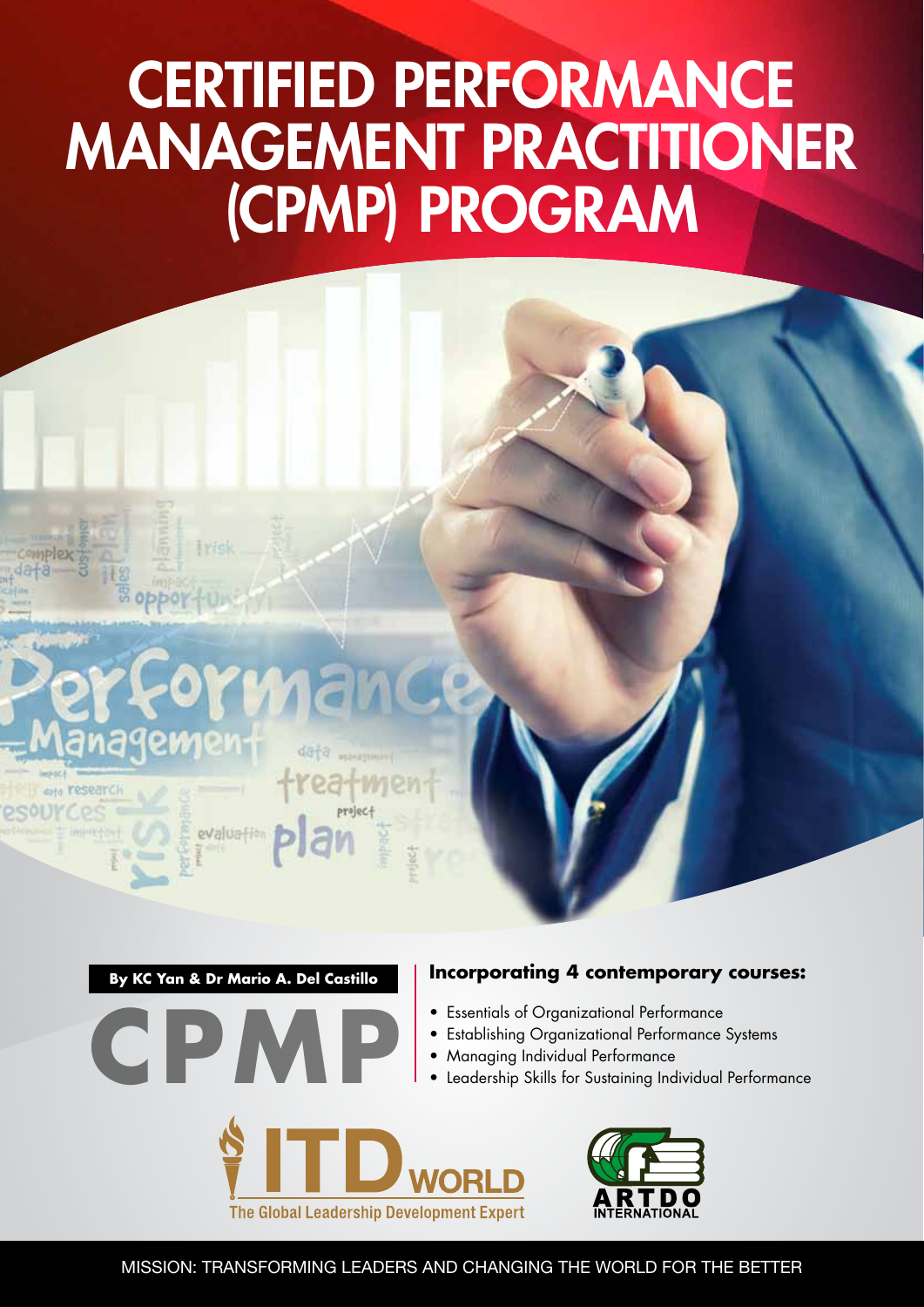# **OVERVIEW**

#### **THE QUEST FOR EXCELLENCE**

The big mystery that has evaded many organizations is how to generate the optimum level of human performance. How can performance levels move from mediocre compliance to achieving breakthrough successes?

Performance excellence is a goal worth striving for. It requires focus on leveraging a set of critical drivers and processes that differentiates the best companies from the rest.

Performance management goes beyond setting tough targets and exhorting employees to do more with less, to drive higher levels of efficiency. It requires strong will and astute leadership abilities. Gaps in the execution of performance improvement efforts happen when business leaders and stakeholders pay mere lip service to supporting performance enhancing activities such as employee training, reward systems, motivation programs, and appraisals.

The time is right for a more systemic as well as systematic view of managing and improving performance. In the first place, that is what performance management is, it is a system. The **CERTIFIED PERFORMANCE MANAGEMENT PRACTITIONER (CPMP) PROGRAM** prepares the participants to contribute significantly to improving their organizations' performance. The CPMP Program will equip you with the knowledge, the tools, and the skills to achieve breakthrough results.

# PROGRAM AT A GLANCE

The participant is awarded the CPMP by completing the following phases:

#### **LEARNING PHASE:**

Attend the Certificate in Performance Management Course (8 days) and pass the test.



+

Complete the workbased assessment assignments in 150 days.

# **OBJECTIVES**

Those who attend this program will be able to:

- • Discuss the different paradigms in performance management
- Conduct a performance management audit
- Establish KPIs and initiatives that are alianed with business goals and strategies
- Set-up organizational performance feedback mechanisms
- Analyze performance gaps
- Enable supervisors to manage performance issues at their level
- Sustain a work environment that encourages and supports high performance.



# WHO WILL BENEFIT FROM TAKING THE CPMP?

- Members of the senior leadership team of any organization
- Heads of departments and business units
- Human Resource professionals
- **OD** Practitioners
- • Performance improvement consultants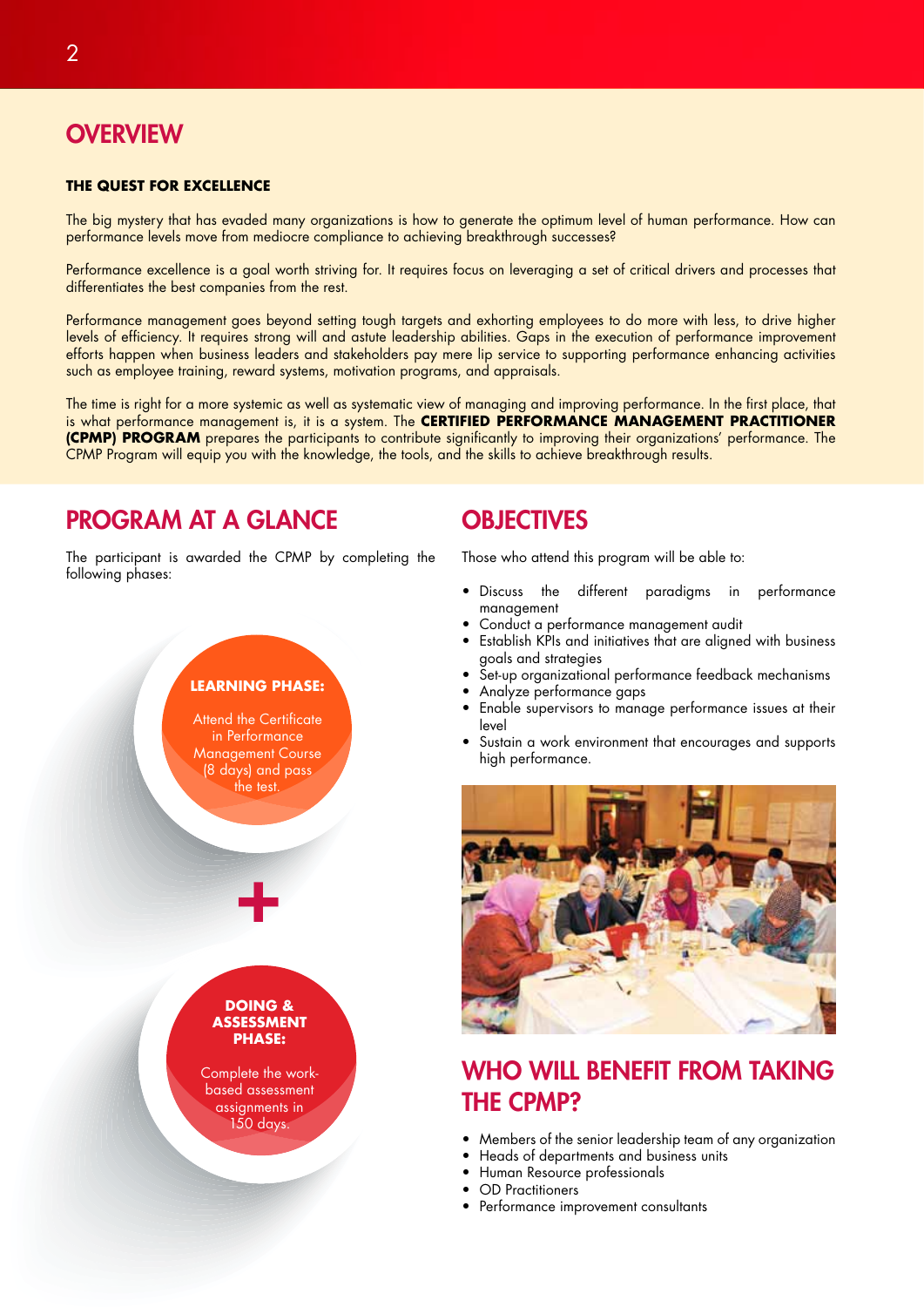# MODULE 1: ESSENTIALS OF ORGANIZATIONAL PERFORMANCE

#### **MANAGEMENT**

#### **Duration: 2 days**

Participants will learn to:

- • Discuss the theoretical basis for current performance management practices.
- • Develop a systems perspective to managing performance
- Analyze performance gaps and root causes

Although PM has its roots in behavioral and work management streams, it has taken on a truly multidisciplinary quality. In more recent times, PM has benefited greatly from the systems and engineering fields. The first topic takes the participants through the various paradigms.

The second topic in this module touches on a critical skill area which is conducting a performance audit. The audit is an important starting point as it will reveal where the possible gaps are in the system.

#### **1: Theories and Models in Performance Management**

- The early theories "production, production!"
- The human behavior theories -"peace, love, harmony"
- The motivation theories "carrots and sticks"
- Contemporary systems theories -"it gets complicated"
- Human Performance Technology -"a systematic approach"
- At last! The Law of Performance

#### **2: Conducting the Performance Audit**

- The theoretical basis for the audit
- The business case and purpose of the audit
- The audit survey questionnaire
- The audit procedures
- Identifying the performance gaps



# MODULE 2: ESTABLISHING ORGANIZATIONAL PERFORMANCE SYSTEMS

#### **Duration: 2 days**

Participants will learn to:

- Link strategic goals and plans to targets and initiatives
- Set SMART KPIs
- Apply performance analytics to measurement and feedback systems
- Analyze and address performance gaps

Many enterprises are challenged on how to establish relevant, challenging and meaningful KPIs. Often, these have no line-ofsight link to the organization's top goals or the KPIs use measures that have not been carefully thought out.

Setting the right enterprise level performance parameters and measures can transform and excite all stakeholders as to whether the company is capable of transforming the business capability and become the industrial standard for others to emulate.

The 3 major challenges of performance target setting:

- a) Danger of getting All the Wrong Things Right
- b) Align It Right Targets that are critical for the success of one functional area must be harmonized and synchronized so that they are mutually inclusive and collaborated for the success of the enterprise as a whole
- c) Cascade It Right Those in the lowest levels in the organization must find meaning and have clear line of sight of how their individual performance targets and accomplishments contribute to the overall success of the enterprise.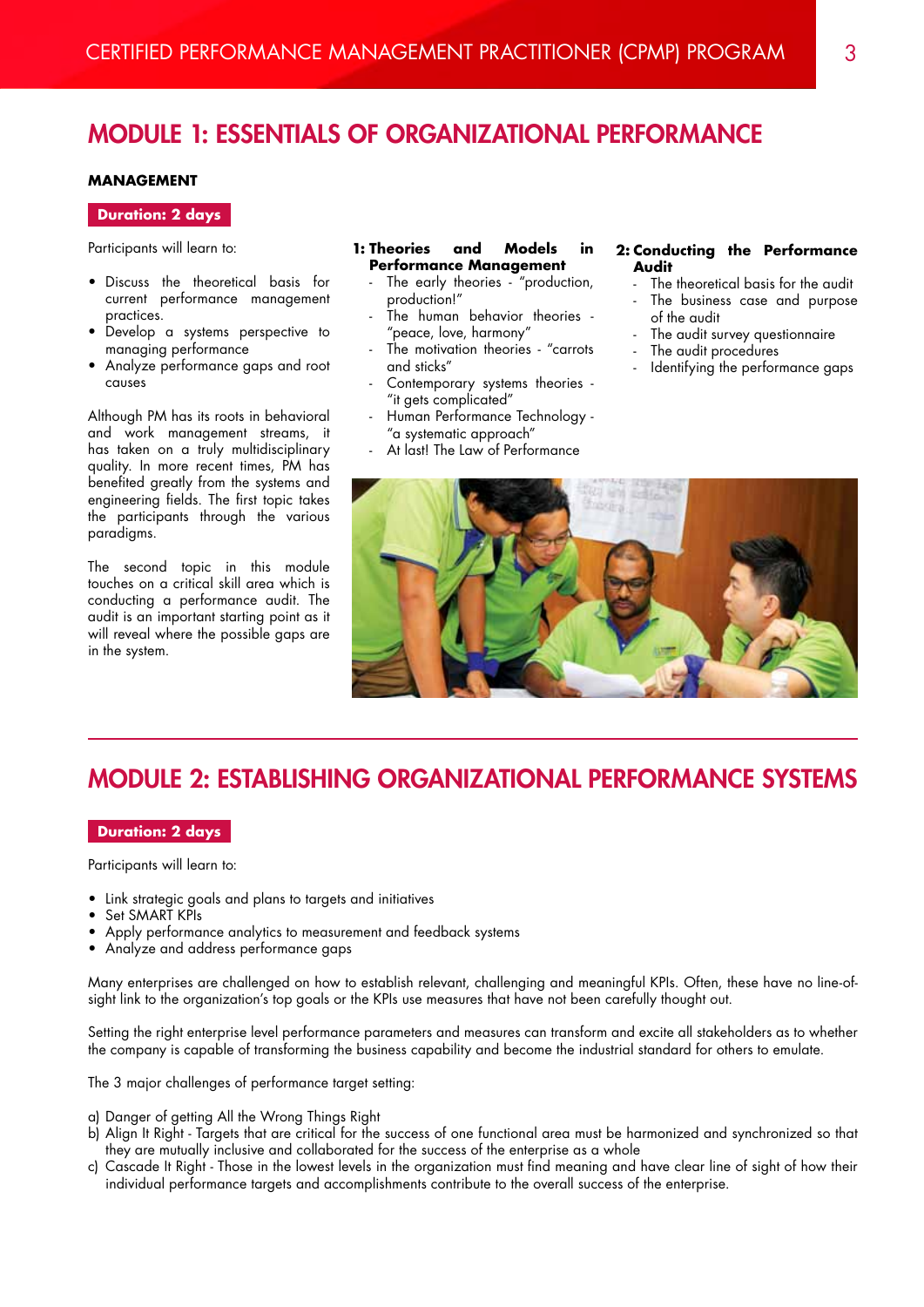#### **1. Goals, Strategy & Strategic Alignment of KPIs & Initiatives**

- Linking Strategic Plans & Initiatives to Execution Targets
	- • Critical Success Factors (CSFs)
	- • Key Result Areas (KRAs)
	- • Key Performance Indicators (KPIs)
- How to SET SMART 1 & SMART 2 KPIs
	- • SET Scare the Competition, Engage the Employees, Thrill the Customers
	- SMART 1 Specific, Measurable, Actionable, Relevant, Time Bound
	- SMART 2 Significant, Motivational, Aligned, Rewarding, Tangible
- Challenges of Enterprise Wide KPI Management
	- • Comprehensiveness Using the Balanced Score Card (BSC)
	- Set It Right vs Set It Wrong
	- Cascade It Right vs Scrambled KPIs
	- • Align It Right vs Silo KPIs
- The Hoshin Kanri Alignment & Cascade Process
- The Business Process Re-Engineering (BPR) Process

#### **2. Enterprise Performance Analytics, Measurement & Feedback Systems - The Target Setting Process**

- **Establishing Performance Goals**
- The Hoshin Kanri Process (Accountability Process)
- • The Business Process Re-Engineering Process That Triggers Transformational Performance Capabilities & Targets
- The McKinsey 7S Audit- Alignment Process

#### **3. Enterprise Performance Needs Analysis & Improvement**

- The ISPI HPT Performance Improvement Model
- The Investigative Phase
- The Cause Analysis Phase
- The Intervention Identification Phase
- The Execution Change Management Phase
- The Evaluation Phase

# MODULE 3: MANAGING INDIVIDUAL PERFORMANCE

#### **Duration: 2 days**

In this third module participants will learn to:

- Explain the factors that can influence individual performance
- Create a conceptual model of an individual performance management system
- Propose explanations for the leading causes of individual performance decline

In this module, participants will review the most influential and compelling researches that have been done in the field of performance management that impact on individual performance, reflect on the theories proposed as a result of the research and propose their own conceptual models that have potential applications in their own organizations.

#### **1. The Drivers of Individual Performance**

- Individual capacity to perform
- Work procedures and adequate tools
- Acquired knowledge and skills
- Performance expectations
- Performance feedback
- Rewards and consequences of performance

#### **2. Causes of Individual Performance Decline - Issues and Solutions**

- Studies on performance decline what the findings show
- Root causes of performance decline
- Pre-emptive steps to prevent performance decline
- Possible interventions to reverse performance decline



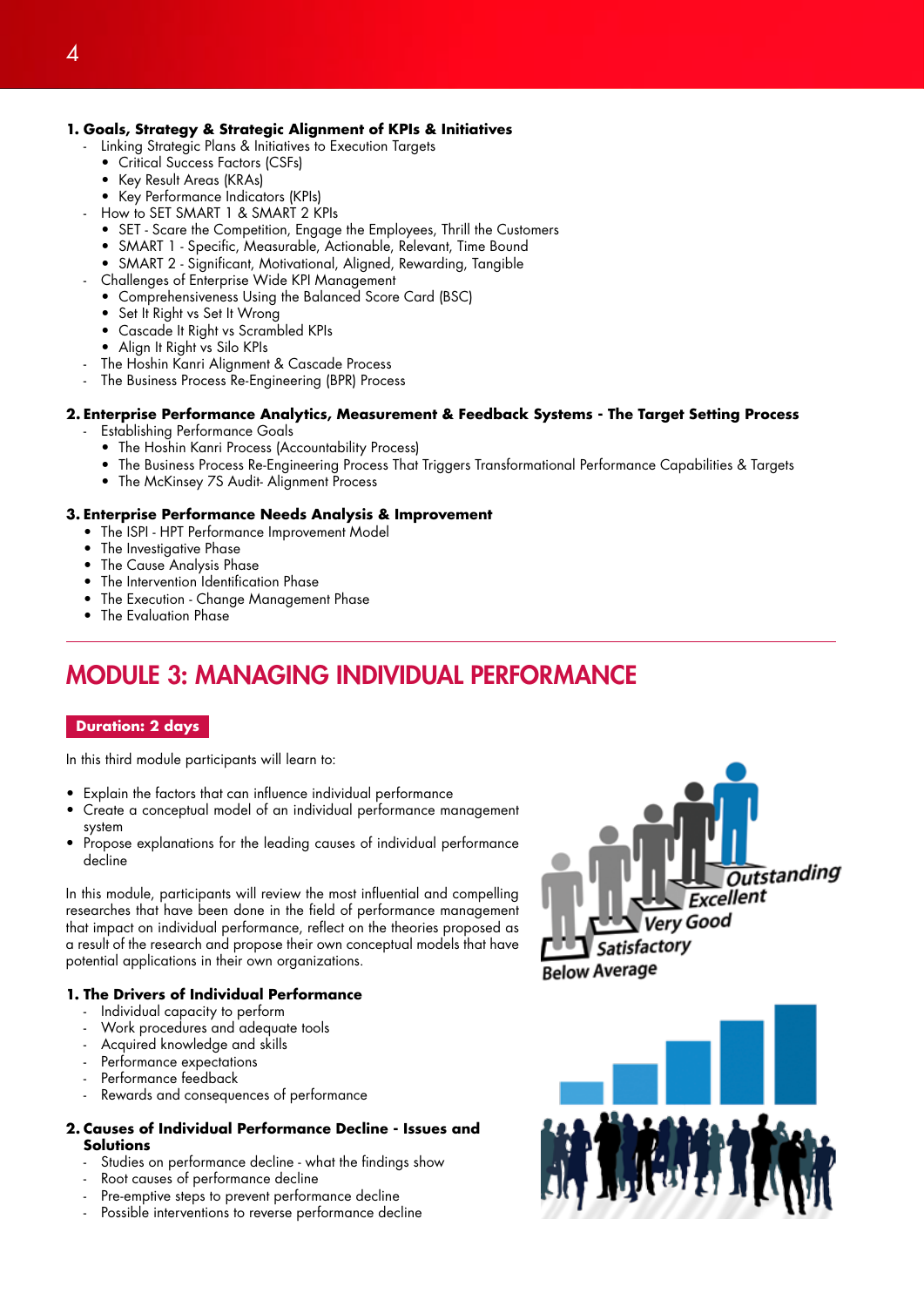# MODULE 4: LEADERSHIP SKILLS FOR SUSTAINING INDIVIDUAL **PERFORMANCE**





#### **Duration: 2 days**

In this fourth module participants will learn to:

- Explain the performance cycle model
- Establish performance expectations with individual contributors
- • Deliver performance feedback
- Improve individual performance

In no small degree, the success of an organization's performance management system depends on how it influences the performance of each individual member of the organization. In this matter, the direct supervisors play an extremely critical role.

#### **1. The Performance Cycle (Part One)**

- Establishing challenging and engaging SMART performance goals
- Seeking agreement on SMART performance goals
- Coaching employees and giving useful feedback
- Taking immediate corrective action
- Skill practice exercises for goal setting and giving feedback

#### **2. The Performance Cycle (Part Two)**

- Constructing an Individual Development Plan
- Using a competency framework
- Discussing the IDP
- Conducting performance appraisals
- Skill practice exercises for IDP discussions and conducting appraisals
- Problems with appraisals and how to deal with them
- Current thinking regarding performance appraisals

# PART TWO: PART TWO

### APPLICATION AND ASSESSMENT **PHASE**

The certification process requires the submission of completed work-based projects within 150 days. These assignments provide evidence of the candidate's satisfactory achievement of the expected competencies that can be evaluated by an assessor.

The work-based assignments include:

- 1. Conduct a performance audit for the organization system or one of its sub-systems (division, department, or business unit)
- 2. From the audit, identify at least one performance problem area and identify the root causes of the problem
- 3. Recommend and gain support for suggested interventions and prepare the complete and comprehensive implementation plans for them.
- 4. Take an active role in the execution of a performance improvement intervention initiative.
- 5. Evaluate the impact that the improvement initiative has had on performance results.
- 6. Document the entire project.

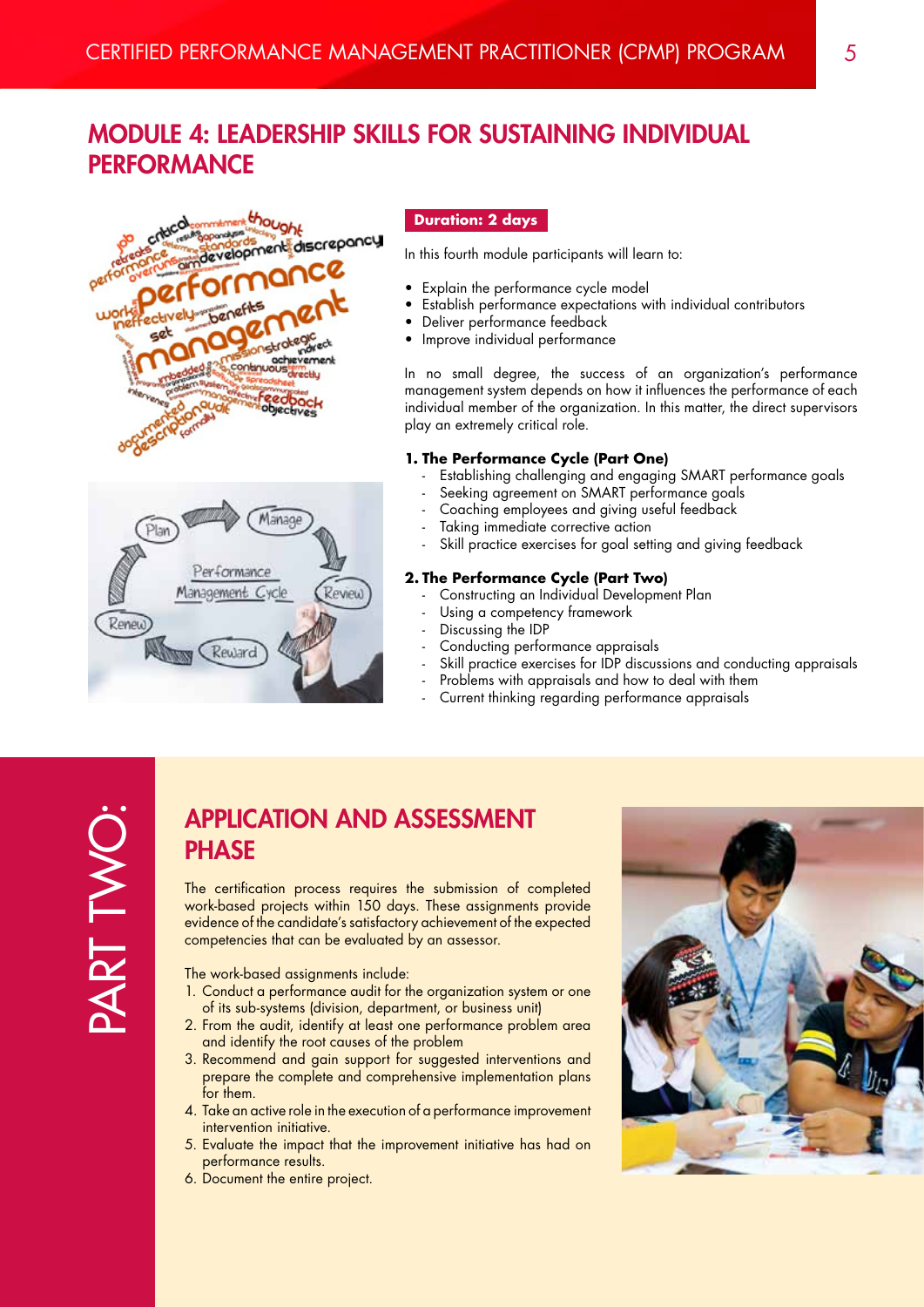

KC Yan is a Human Resource Practitioner with extensive experience in manufacturing and service industry, with a number of leading global MNCs. From a humble beginning, he has reached the top of the career ladder; having achieved significant milestones in different arenas and different roles with different MNCS across the region.

His training covers:

- 1:1 Executive Coaching
- Leadership Development Programs
- Human Resource Function Strategies
- Career Development
- Competency Management
- • Strategic Change Management
- Performance Management
- KPI Setting, etc.

Over 25 years experience in Global Human Resource Management - KC Yan's working experience includes being Head of Human Resources for Asia-Pacific l Swiss Reinsurance l Freescale Semiconductors l Motorola l Manufacturing Operations Manager for Motorola Global HR Leadership experience – As regional HR Head, was a staff member of the global Head of HR's senior leadership team formulating HR strategies and governance for the global enterprise.

KC Yan's clients included:

• Vietnam – Vietinbank, Vietnam Works, Petro Vietnam Drilling, Vin Group • Malaysia – Intel Malaysia, Osram Malaysia, B Braun Asia-Pacific, Motorola Solutions Malaysia, First Solar, Guinness Anchor Bhd., Robert Bosch, LotteChem Titan, University Sains Malaysia Graduate Business School, ShangriLa Hotels • Mauritius – Institutional Expertise Services, Mauritius Civil Service College • Singapore – Schneider Electric Asia-Pacific • Thailand – Inter Thai Pharmaceutical, ThaiBev • Africa – Africa World Scout Council, Indonesia - Citibank Jakarta

KC has managed transcultural business teams including people from Japan, South Korea, People's Republic of China, Hong Kong SAR, Taiwan, Malaysia, Singapore, India, Australia, Thailand, Vietnam, Switzerland, Holland, Germany, France, United Kingdom and USA.

After that KC developed a deep interest to switch to OD/ OE consultancy from manufacturing, during his 18 years of Human Resource or OD experience, he has achieved many major milestones such as cost driven restructuring, talent acquisition, succession planning, policy rationalization, change management, country management for policy regulations, merger & acquisition, set up new performance culture, strategic life cycle talent development and many other strategic projects.

KC holds a Master in Industrial Management degree from University of East Asia, Macau and was also a graduate of Advanced Diploma in Management from Malaysia Institute of Management (MIM). Speaker at a variety of International and Regional Conferences including ARTDO, Center for Creative Leadership, Corporate Executive Board, Conference Board and Conference Board. Part of his passion also is to share of his knowledge, he has delivered programs at diploma level, graduate level and masters level programs for Malaysian Institute of Management (MIM), Institute of Training & Development - now known as ITD World, and also Malaysian Institute of Purchasing & Materials Management (MIPMM). Subjects covered include Human Resource Management, Industrial & Operations Management, Organization Behavior, Management in Action and Strategies for Change. KC has also delivered a wide range consulting projects and in-house training programs.



KC is an action oriented, practical, performance driven HR expert who is both strong in conceptual frameworks and can convert business strategies into executable human capital change initiatives that shows in strategic results. Highly energized, has intellectual bandwidth to deal with new and complex changing business issues and translate into HR solution requirements. Able to zoom in (be data driven and process oriented) and zoom out (engages in strategic insights). Have strong influence skills and able to broker win-win deals in the executive suite.

His ability to facilitate interactive learning sessions and his stories that he shares with his participants has always been memorable.

With his extensive experiences, he will be able to share best practices derived from his years of working with different types of industries and organizations.

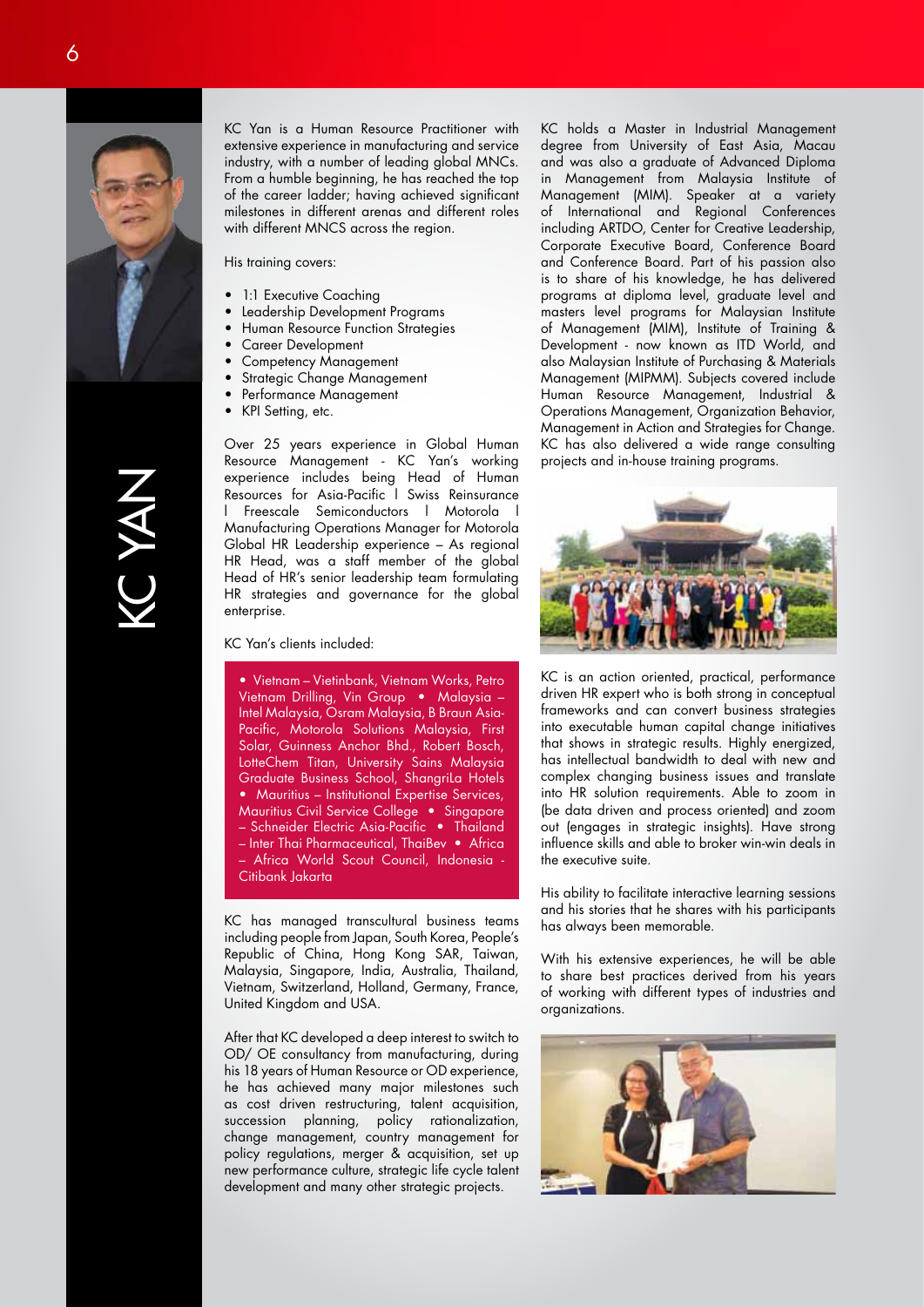

DR. MARIO A. DEL CASTILLO Mario is a senior consultant with ITD. In this capacity he performs a broad spectrum of services including performance consulting, HR consulting, instructional design, delivery of certificate programs and coaching. Previously, he was in the faculty of the University of South Australia International Graduate School of Business where he taught Organizational Systems Dynamics and Leadership Dynamics. As a Performance Management consultant, his team developed the performance management policies and guidelines for several major organizations. He is, likewise, an expert in Competency-based HR and has assisted companies in establishing their competency framework. Mario is among the senior facilitators who conduct the Certified Human Resource Practitioner Program of ITD in which he handles the Performance Management and Training and Development modules. He is the developer of Bottom Line Performance Coaching Skills Program.

His corporate experience in Performance Management and HR spans nearly twenty-five years in several financial institutions as Training Director and HR Manager. Among his accomplishments, he set up the HR Planning and Research Unit of Great Pacific Life which developed the company's first formal HR policy manual. In the same company, he introduced the practice of Standard Work Measurement as an approach to HR planning. From HR, Mario moved to Sales and became a regional marketing operations manager.

In the banking sector, Dr. del Castillo assumed several positions in HR up to the position of Training Director. He established Insular Bank of Asia and America's Core Credit Training Program and the Technical Training Department of PCI Bank.

After leaving the corporate scene in Manila, Mario joined a Hong-Kong based regional business process outsourcing company in the area of Performance Management and incentivation. He was EVP for the group and President for the company's operations in the Philippines. He also established this company's subsidiary in Kuala Lumpur.

As a trainer, Mario is certified to conduct Interaction Management, Resource Management, and Targeted Selection courses from DDI, the Developing the Leader Within Course by Dr. John Maxwell, the Leadership Challenge Course by Kouzes and Posner, the Louis Allen Management Program and the Kepner-Tregoe Problem Solving and Decision Making Program. Mario is the course developer of the ARTDO-ITD Certified Training Professional (CTP) Program. He is an accredited international consultant of the United Nations and the CTP has been cited as 'best practice for the training of trainers' by the UN. He is a Past President of the Asian Regional Training and Development Organization and Past President of the Philippine Society for Training and Development.

He conducts the following programs on a regular basis:

• Certified Training Professional: a 10 days training plus 90 days assessment program for

training professionals. The program develops participants in 20 competency areas defined in the ARTDO Training Competency Model

- • Certified Talent and Competency Professional: an 8 days training plus 120 days assessment program for HR professionals. The focus of CTCP is in the areas of Talent Management, Competency Modelling, Competency-based acquisition, development and retention of talent
- • Performance Management Program: a four day program for HR professionals in the areas of performance goal-setting, individual development planning, coaching and performance assessment
- • Mentor the Mentors Program: a five-day program that prepares senior leaders in organizations to select, develop and assess high potential staff through a mentoring process
- Superior Coaching Skills: a 2 day skill building course for managers and leaders that develops their ability to engage with employees in order to achieve performance improvement
- • Maximum Impact (USA) programs: Developing the Leader Within You and 360 degree Leadership based on the best selling books by John C Maxwell
- Train the Trainer: An introductory course for new trainers and subject matter experts
- • Becoming a Change Champion: A 3-day course for leaders who need to manage change projects based on John Kotter's Change Management Model

#### **INSTRUCTIONAL DESIGN (COURSEWARE) DEVELOPED**

- • Certified Training Professional: Designed this course and developed the courseware (five revisions), learning aids, case studies, evaluation tools, and instruction guides
- Leadership Reflection and Action, a high level 5 day program for the Government of Tanzania
- Superior Coaching Skills: Designed this course, developed the participant manual, visual aids, and instructors' guide
- • Becoming a Change Champion: Designed this course, developed the case studies, learning aids, and participant's manual
- Leadership Challenge a five module, six month program based on the work of Kouzes and Posner
- • Developed a comprehensive accelerated leadership development program for a listed company including selection tools, curriculum, learning objectives and individual development templates

#### **PERFORMANCE CONSULTING**

- • Facilitated Vision, Mission, Values, and Goal Setting workshops for many regional companies<br>• Established potential assessment and
- assessment and performance assessment systems for many organizations
- Established key performance indicators for many organizations
- • Performed job-task analysis as a prerequisite to course design